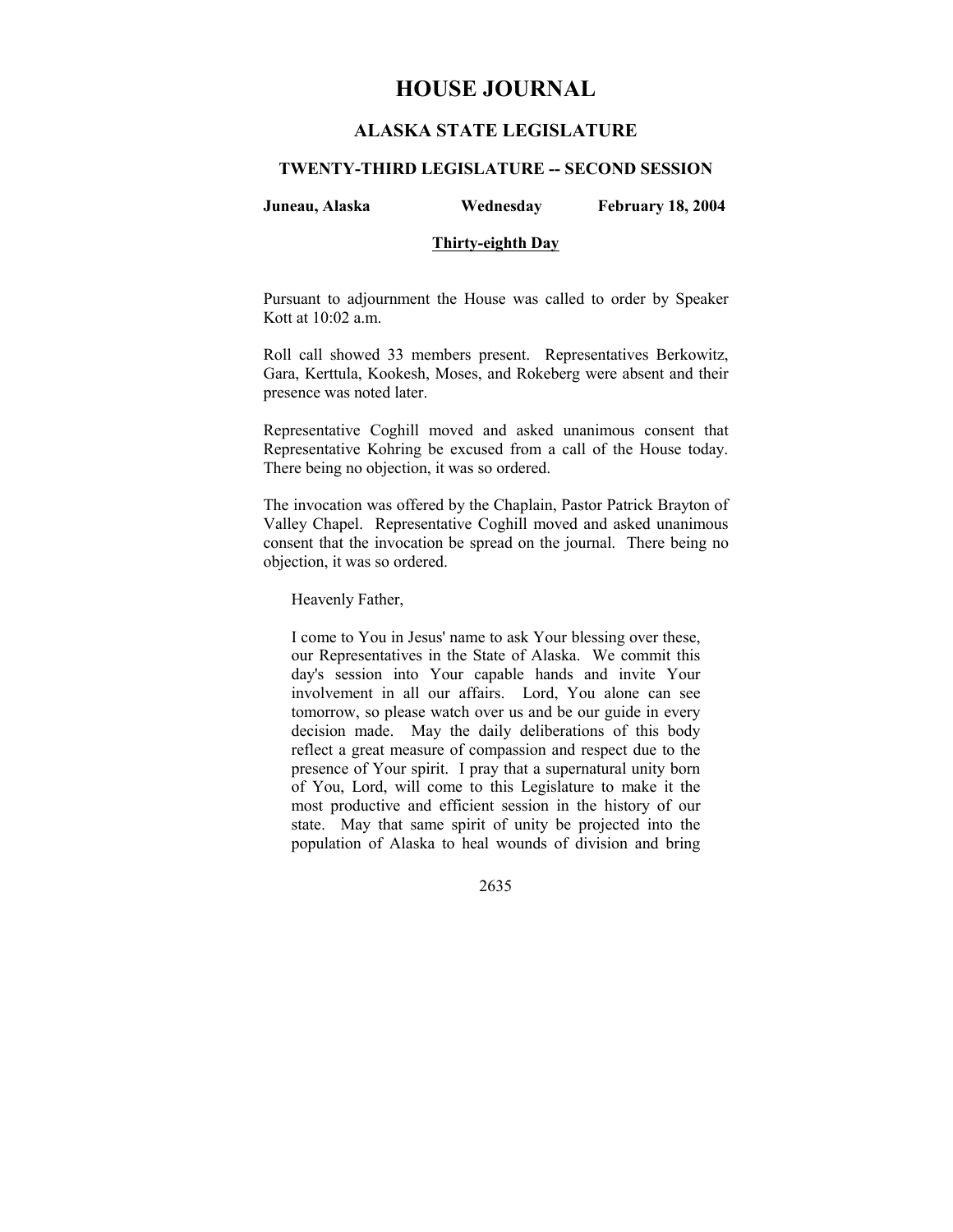lasting peace and blessing to all Your people. Thank You, Lord, for hearing my prayer. May You receive the glory as You answer it. In Jesus' name. Amen.

The Pledge of Allegiance was led by the Assistant Sergeant-at-Arms.

#### **CERTIFICATION OF THE JOURNAL**

Representative Coghill moved and asked unanimous consent that the journal for the 36th and 37th legislative days and House Journal Supplement No. 5, House and Senate Joint Journal Supplement No. 13, and Senate and House Joint Journal Supplement No. 14 be approved as certified by the Chief Clerk. There being no objection, it was so ordered.

**\* \* \* \* \***

Members and staff from the Yukon Legislative Assembly were guests in the House Chamber today.

Representative Heinze introduced the Honorable Ted Staffen, Speaker for the Yukon Legislative Assembly; the Honorable Elaine Taylor, Minister of Tourism and Culture and Minister of Justice; Glenn Hart, Minister of Highways and Public Works and Minister of Community Services; Haakon Arntzen, member of the Legislative Assembly; Brad Cathers, member of the Legislative Assembly; Todd Hardy, Leader of the Official Opposition; and Floyd McCormick, Deputy Clerk of the Legislative Assembly.

## **MESSAGES FROM THE GOVERNOR**

The following letter dated February 17, 2004, was received:

"Dear Speaker Kott:

Enclosed for your consideration are copies of the four resolutions as presented to me, which were passed by the 55 delegates to the Conference of Alaskans, held February  $10 - 12$  in Fairbanks. I am also forwarding a letter adopted by the delegates.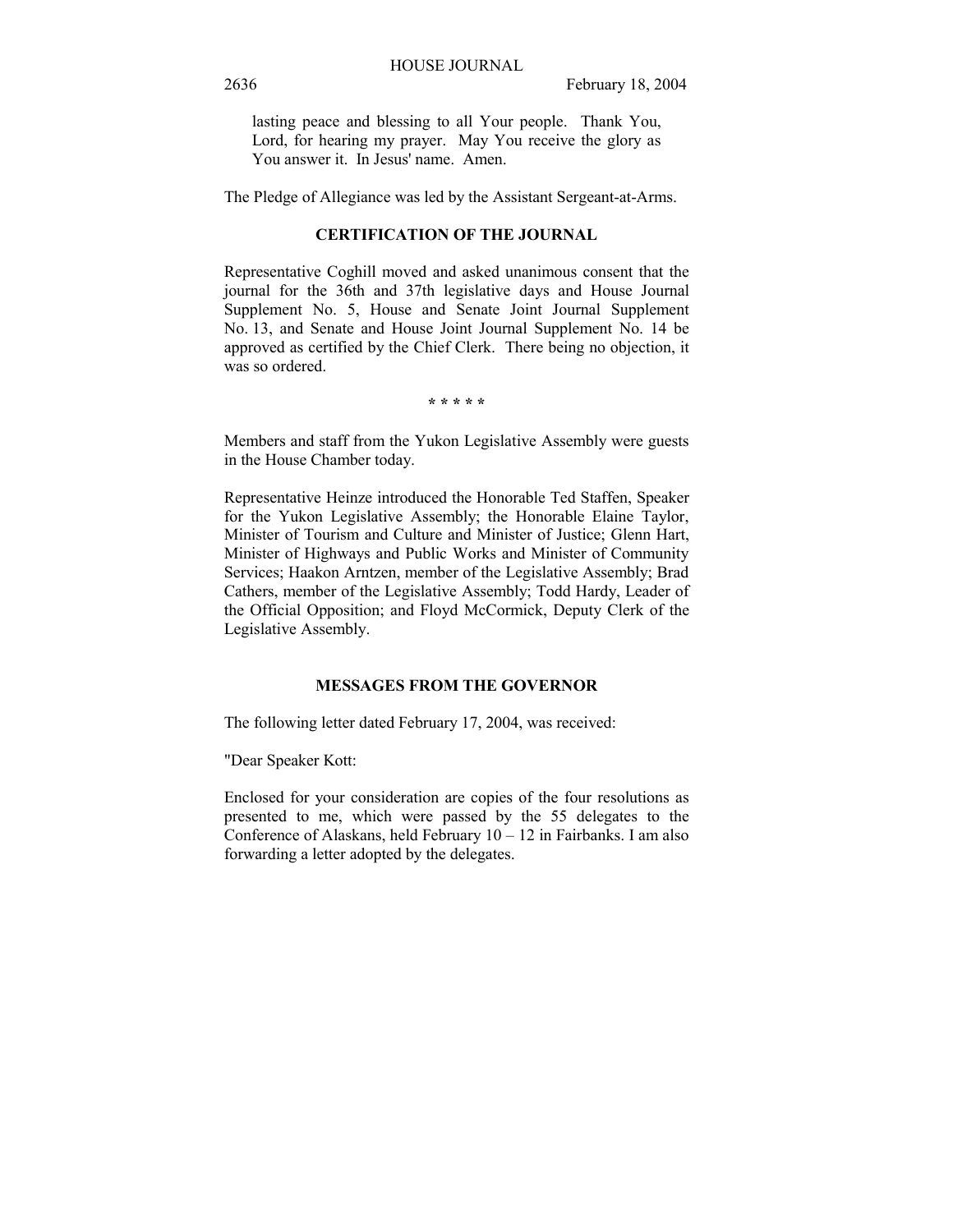In my view, the conference was a success and provided for broad public involvement. The delegates substantively debated before a statewide audience the four issues I had presented them. The conference served to elevate these crucial questions for the public by the tone and content of their debate. The conference should be seen by us all as an indication from the people to get us to resolution of our fiscal situation this year. I truly appreciate the sacrifice of time and effort made by each of the participants in the conference.

As you know, I asked the conference to provide responses to four questions related to the percent of market value approach to management of the Permanent Fund, use of a portion of Permanent Fund income to pay for essential public services, the dividend, and maintaining a minimum balance in the Constitutional Budget Reserve (CBR).

On the first and fourth questions, the conference was clear that it prefers the percent of market value approach to current management of the fund, and that a prudent balance should be maintained in the CBR.

On the second and third questions, the majority of the members of the conference agreed that a portion of the income should be used to support essential public services, and that the dividend should be protected in the Constitution. However, the specific details as to how those solutions should be crafted were appropriately left to the Legislature and the administration to work out.

I look forward to working with you and all members of the Legislature on those details, and crafting legislative approaches acceptable to the people of Alaska. Thank you for your cooperation.

> Sincerely yours,  $\sqrt{s}$ Frank H. Murkowski Governor"

The Speaker referred the letter and enclosures to all members.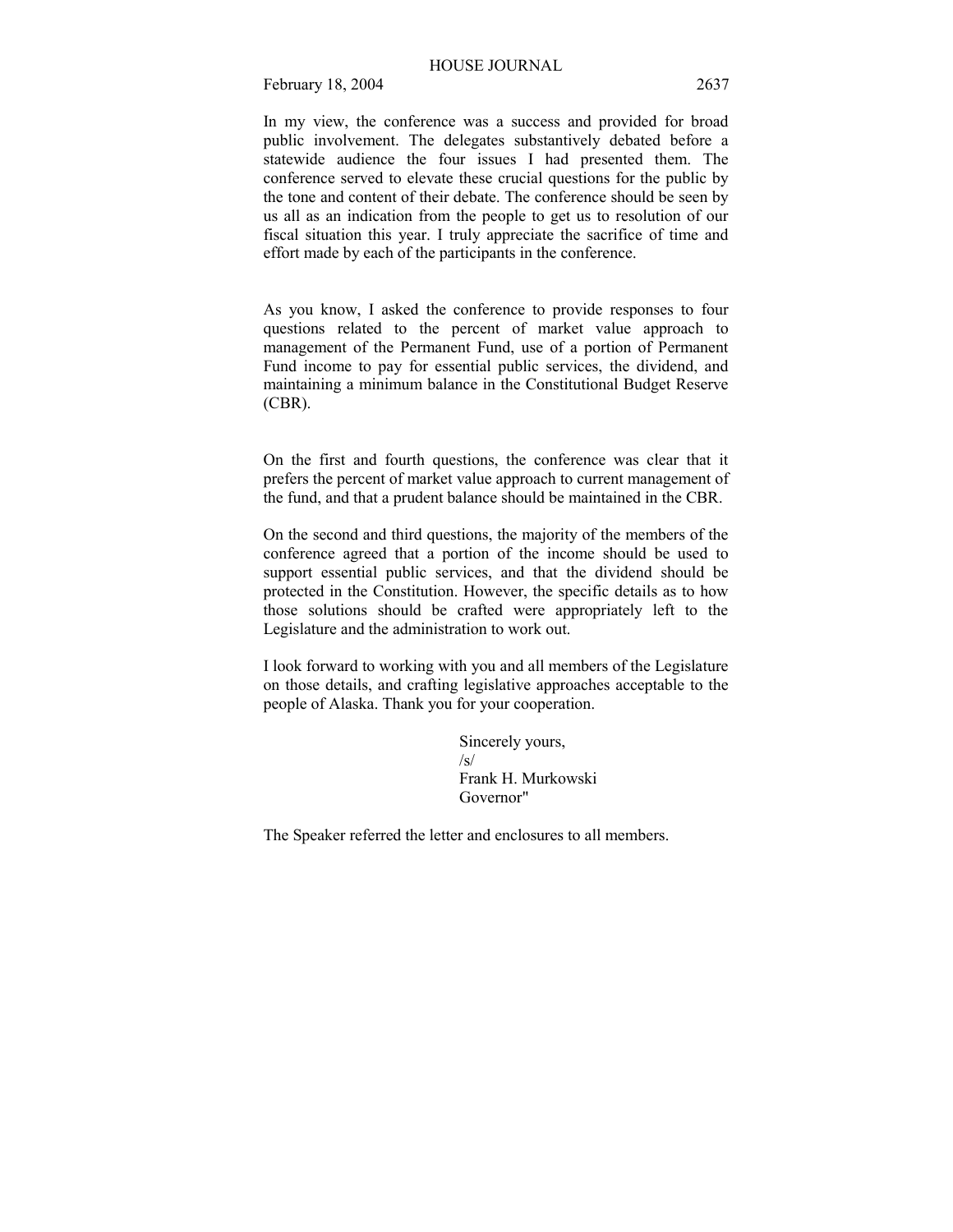# **SB 173**

A message dated February 16, 2004, was read stating the Governor has signed the following bill and is transmitting the engrossed and enrolled copies to the Lieutenant Governor's office for permanent filing:

# SENATE BILL NO. 173(efd fld)

"An Act repealing statutes pertaining to the Alaska Science and Technology Foundation and transferring money in the foundation's endowment; repealing statutes relating to the BIDCO assistance program; repealing statutes pertaining to the international trade and business endowment and transferring money in the international trade and business endowment; transferring oversight administration of outstanding Alaska Science and Technology Foundation loans and grants to the Alaska Industrial Development and Export Authority; establishing an Alaska BIDCO assistance program to be administered by the Department of Community and Economic Development; and making conforming amendments."

Chapter No. 2, SLA 2004 Effective Date: May 16, 2004

\*\*The presence of Representatives Gara, Berkowitz, and Moses was noted.

#### **COMMUNICATIONS**

The following were received:

Alaska Mental Health Trust Authority Annual Report 2003

Dept. of Education & Early Development Annual Report 2003 February 15, 2004 (as required by AS 14.03.078)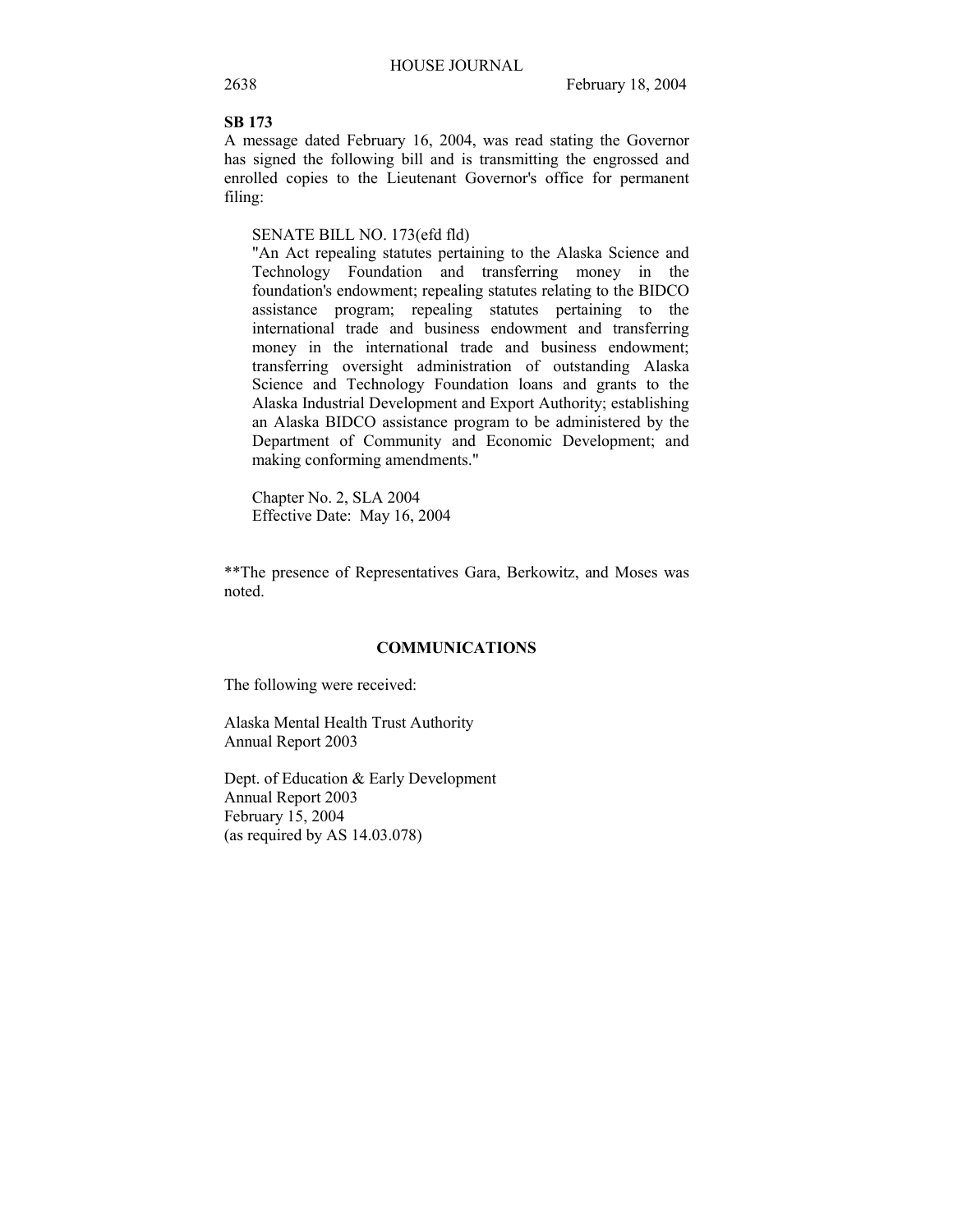Alaska Court System Status of Surcharge Revenue Fiscal Year 2004 (as required by Chapter No. 56, SLA 1998)

\*\*The presence of Representative Kerttula was noted.

## **REPORTS OF STANDING COMMITTEES**

# **HJR 34**

The Labor & Commerce Committee has considered:

HOUSE JOINT RESOLUTION NO. 34

Requesting the United States Department of Agriculture and the United States Department of Labor to extend Trade Adjustment Assistance benefits to Alaska fishermen; requesting the United States Congress and the United States Department of Agriculture to extend additional disaster and price support benefits to Alaska salmon fishermen; and requesting the United States Department of Agriculture to establish terminal markets in Alaska for all covered commodities including salmon.

and recommends it be replaced with:

### CS FOR HOUSE JOINT RESOLUTION NO. 34(FSH)

Requesting the United States Department of Agriculture and the United States Department of Labor to extend Trade Adjustment Assistance benefits to Alaska salmon fishermen; requesting the United States Congress and the United States Department of Agriculture to extend additional disaster and price support benefits to Alaska salmon fishermen; and requesting the United States Department of Commerce to establish a Trade Adjustment Assistance program specific to commercial fishermen.

The report was signed by Representative Anderson, Chair, with the following individual recommendations:

Do pass (4): Lynn, Gatto, Guttenberg, Anderson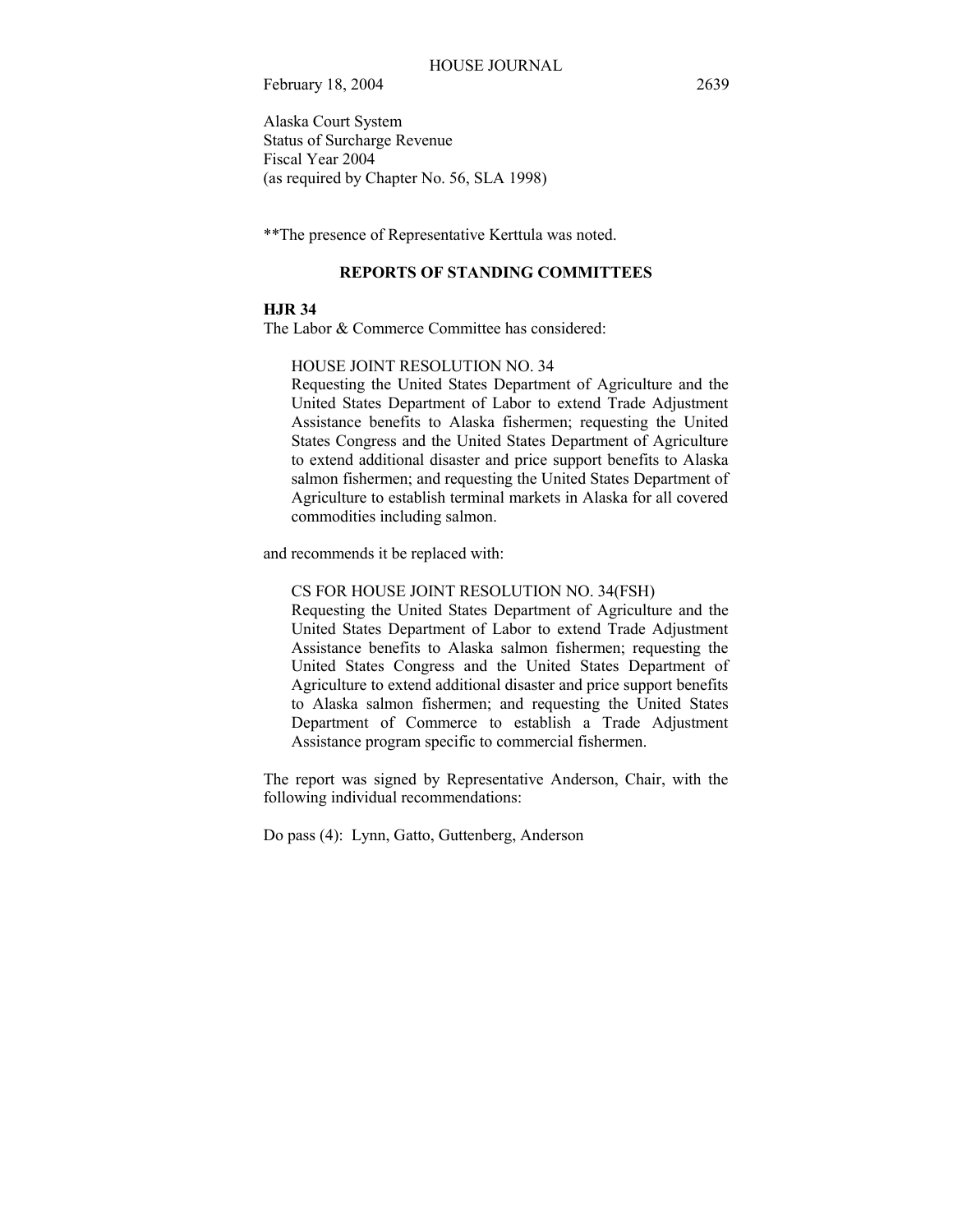2640 February 18, 2004

No recommendation (1): Dahlstrom

The following fiscal note(s) apply to CSHJR 34(FSH):

1. Zero, Legislative Agency

HJR 34 was referred to the Rules Committee for placement on the calendar.

# **HJR 35**

The Labor & Commerce Committee has considered:

HOUSE JOINT RESOLUTION NO. 35 Relating to mad cow disease and country-of-origin labeling for meat products.

and recommends it be replaced with:

CS FOR HOUSE JOINT RESOLUTION NO. 35(L&C) Relating to bovine spongiform encephalopathy, commonly known as mad cow disease, and country-of-origin labeling for meat products.

The report was signed by Representative Anderson, Chair, with the following individual recommendations:

Do pass (5): Crawford, Lynn, Gatto, Dahlstrom, Guttenberg

No recommendation (1): Anderson

The following fiscal note(s) apply to CSHJR  $35(L&C)$ :

1. Zero, House Labor & Commerce Committee

HJR 35 was referred to the Resources Committee.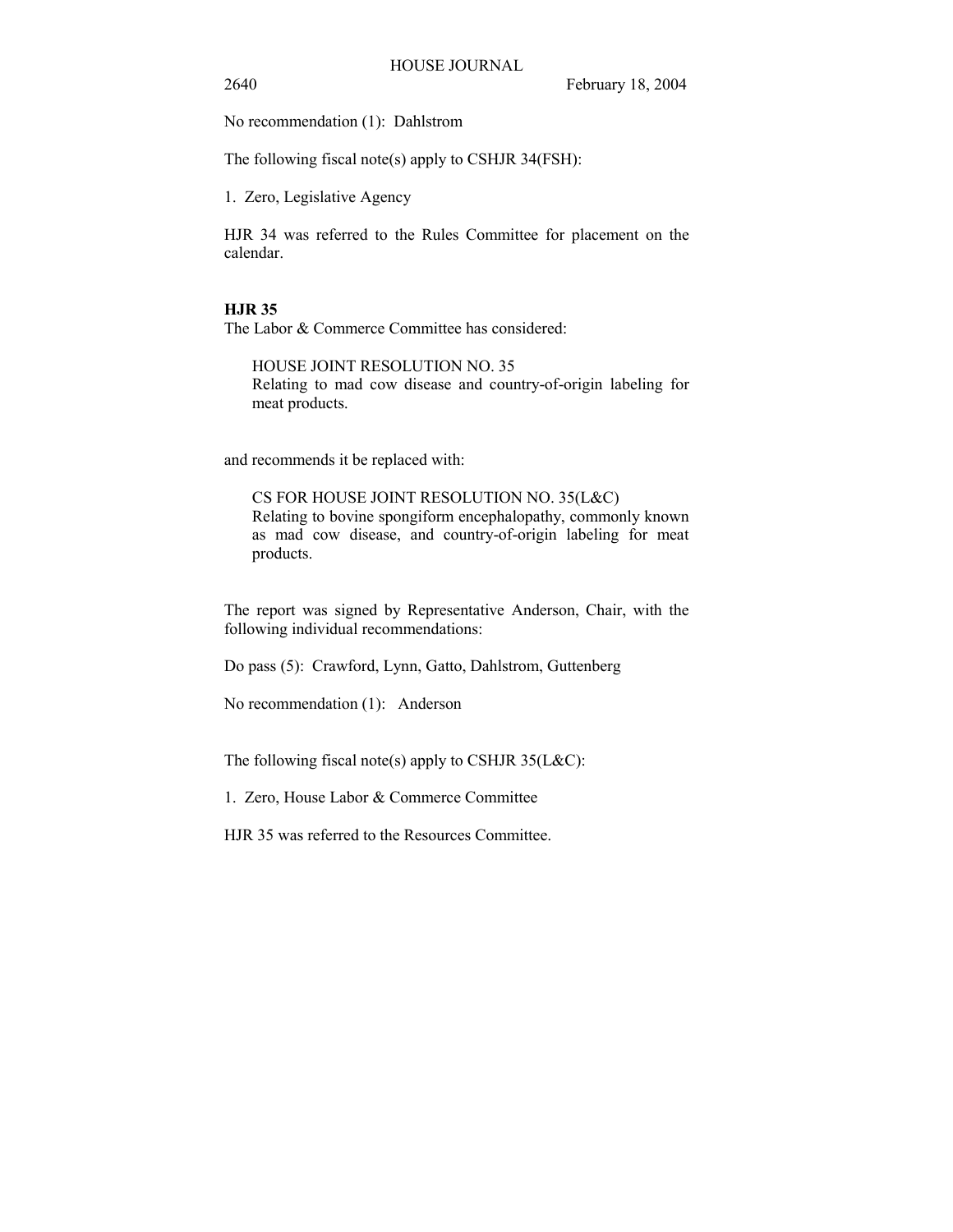#### **HB 296**

The Resources Committee has considered:

SPONSOR SUBSTITUTE FOR HOUSE BILL NO. 296 "An Act making an appropriation to the Alaska Natural Gas Development Authority; and providing for an effective date."

The report was signed by Representatives Masek and Dahlstrom, Cochairs, with the following individual recommendations:

Do pass (8): Kerttula, Guttenberg, Gatto, Lynn, Stepovich, Heinze, Masek, Dahlstrom

No recommendation (1): Wolf

SSHB 296 was referred to the Finance Committee.

# **HB 349**

The Judiciary Committee has considered:

HOUSE BILL NO. 349 "An Act amending Rule 412, Alaska Rules of Evidence."

and recommends it be replaced with:

CS FOR HOUSE BILL NO. 349(JUD) (same title)

The report was signed by Representative McGuire, Chair, with the following individual recommendations:

Do pass (3): Samuels, Holm, McGuire

No recommendation (1): Gara

The following fiscal note(s) apply to CSHB 349(JUD):

1. Zero, Dept. of Law Fiscal note(s) forthcoming.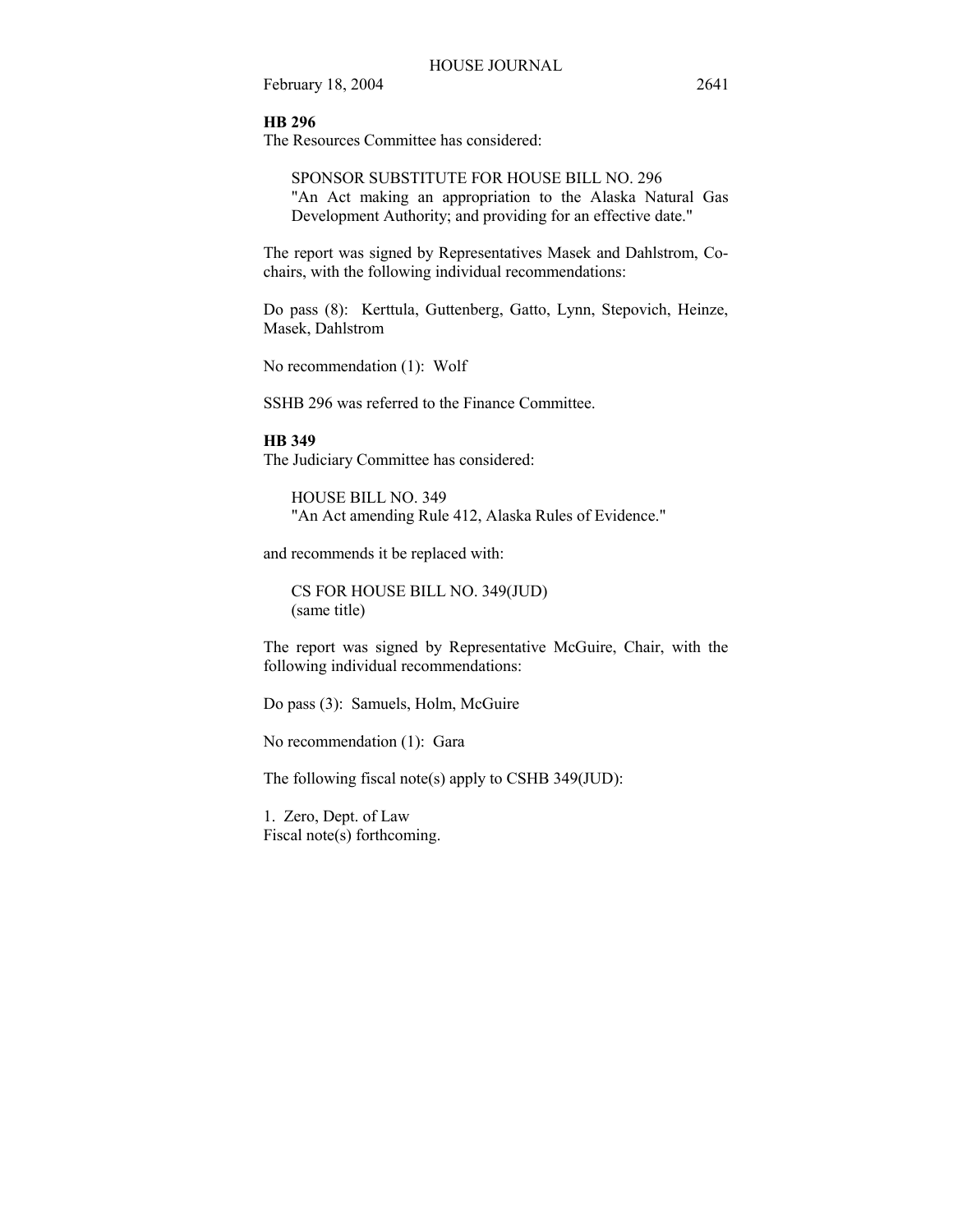HB 349 was referred to the Rules Committee for placement on the calendar.

# **HB 394**

The State Affairs Committee has considered:

HOUSE BILL NO. 394 "An Act extending the Alaska Commission on Aging."

The report was signed by Representative Weyhrauch, Chair, with the following individual recommendations:

Do pass (6): Gruenberg, Seaton, Holm, Lynn, Berkowitz, Weyhrauch

No recommendation (1): Coghill

The following fiscal note(s) apply:

1. Fiscal, Dept. of Health & Social Services

HB 394 was referred to the Health, Education & Social Services Committee.

#### **HB 403**

The Labor & Commerce Committee has considered:

HOUSE BILL NO. 403

"An Act relating to the Alaska Insurance Guaranty Association; relating to joint insurance arrangements and assessments to the association; relating to the powers of the Alaska Industrial Development and Export Authority concerning the association; and providing for an effective date."

and recommends it be replaced with:

CS FOR HOUSE BILL NO. 403(L&C)

"An Act relating to the Alaska Insurance Guaranty Association; relating to the powers of the Alaska Industrial Development and Export Authority concerning the association; and providing for an effective date."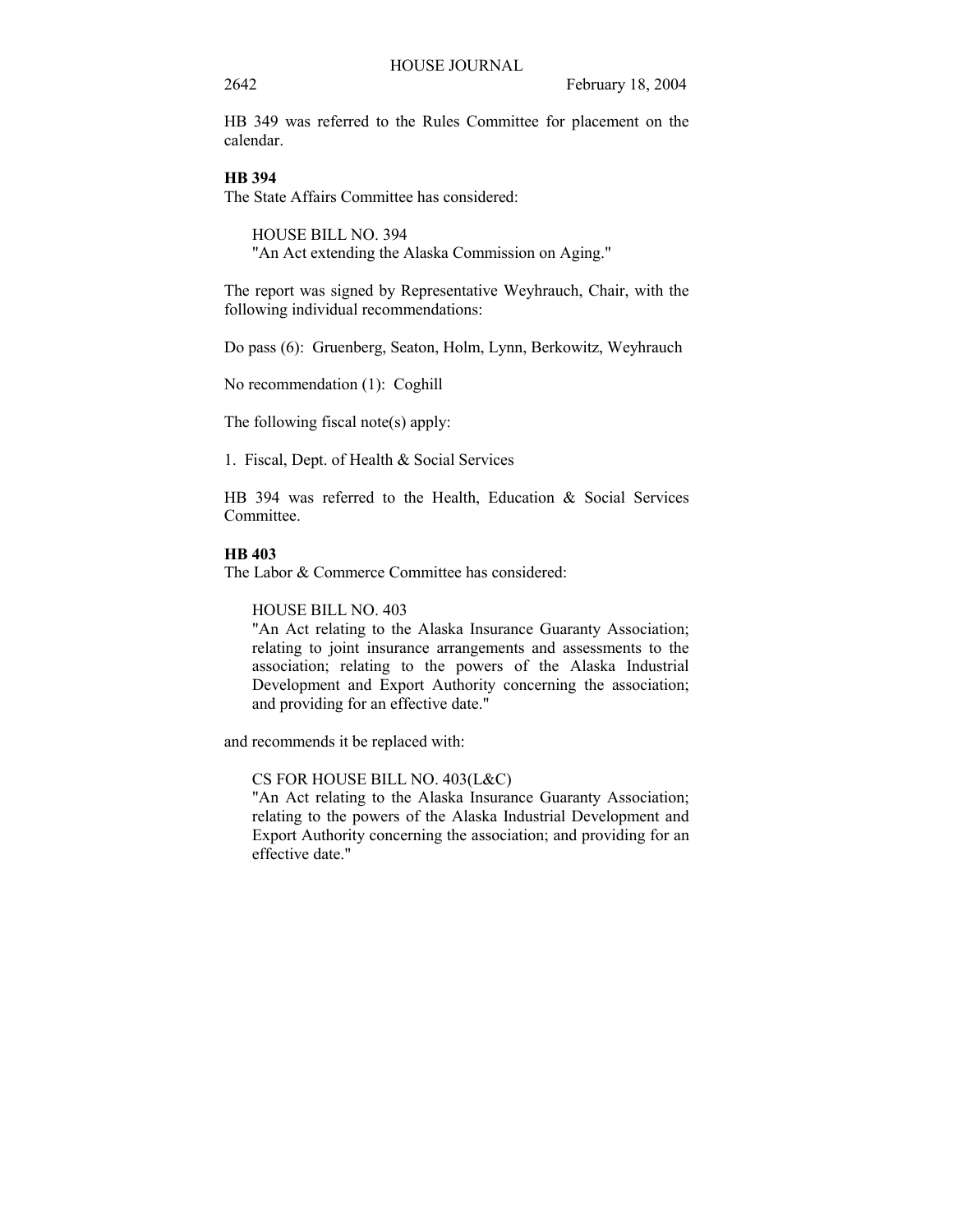The report was signed by Representative Anderson, Chair, with the following individual recommendations:

No recommendation (5): Lynn, Gatto, Dahlstrom, Guttenberg, Anderson

The following fiscal note(s) apply to CSHB  $403(L&C)$ :

1. Zero, Dept. of Labor & Workforce Development

- 2. Zero, Dept. of Community & Economic Development
- 3. Zero, Dept. of Community & Economic Development
- 4. Zero, Dept. of Community & Economic Development
- 5. Fiscal, Dept. of Administration

HB 403 was referred to the Judiciary Committee

\*\*The presence of Representative Kookesh was noted.

#### **HB 414**

The Judiciary Committee has considered:

HOUSE BILL NO. 414

"An Act relating to filling the vacancy in the office of United States senator, and to the definition of 'political party.'"

and recommends it be replaced with:

CS FOR HOUSE BILL NO. 414(JUD) "An Act relating to filling a vacancy in the office of United States senator, and to the definition of 'political party.'"

The report was signed by Representative McGuire, Chair, with the following individual recommendations:

Do pass (5): Samuels, Anderson, Ogg, Holm, McGuire

No recommendation (2): Gruenberg, Gara

The following fiscal note(s) apply to CSHB 414 (JUD):

1. Zero, Office of the Governor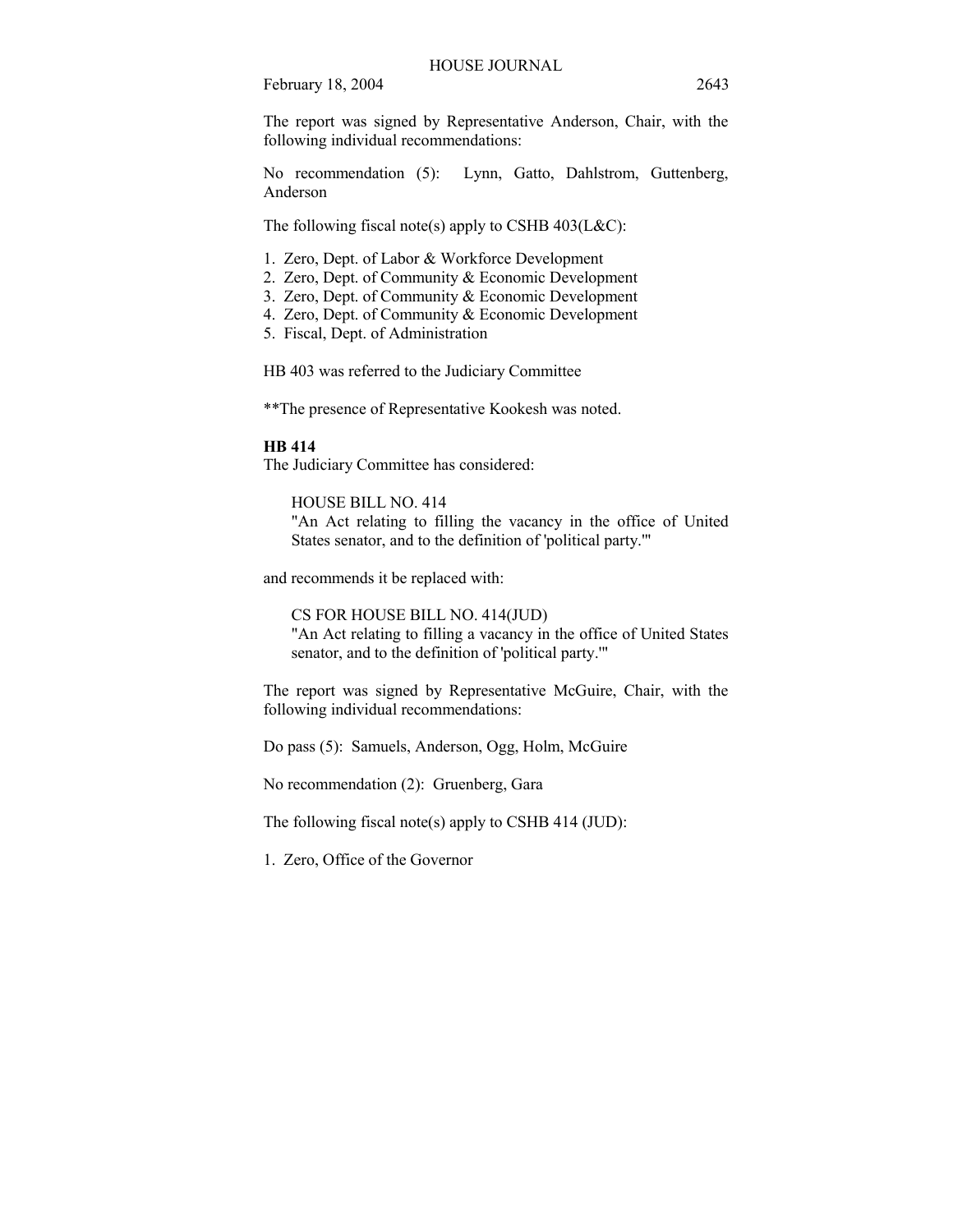HB 414 was referred to the Rules Committee for placement on the calendar.

## **REPORTS OF SPECIAL COMMITTEES**

# **HB 338**

The House Special Committee on Education has considered:

HOUSE BILL NO. 338 "An Act relating to attendance at public school; and providing for an effective date."

The report was signed by Representative Gatto, Chair, with the following individual recommendations:

Do pass (6): Wilson, Ogg, Seaton, Gara, Kapsner, Gatto

No recommendation (1): Wolf

The following fiscal note(s) apply:

1. Indeterminate, Dept. of Education & Early Development

HB 338 was referred to the Health, Education & Social Services Committee.

## **HB 353**

The House Special Committee on Education has considered:

HOUSE BILL NO. 353 "An Act relating to jury duty; and amending Rule 15(k), Alaska Rules of Administration."

The report was signed by Representative Gatto, Chair, with the following individual recommendations:

Do pass (3): Gara, Kapsner, Gatto,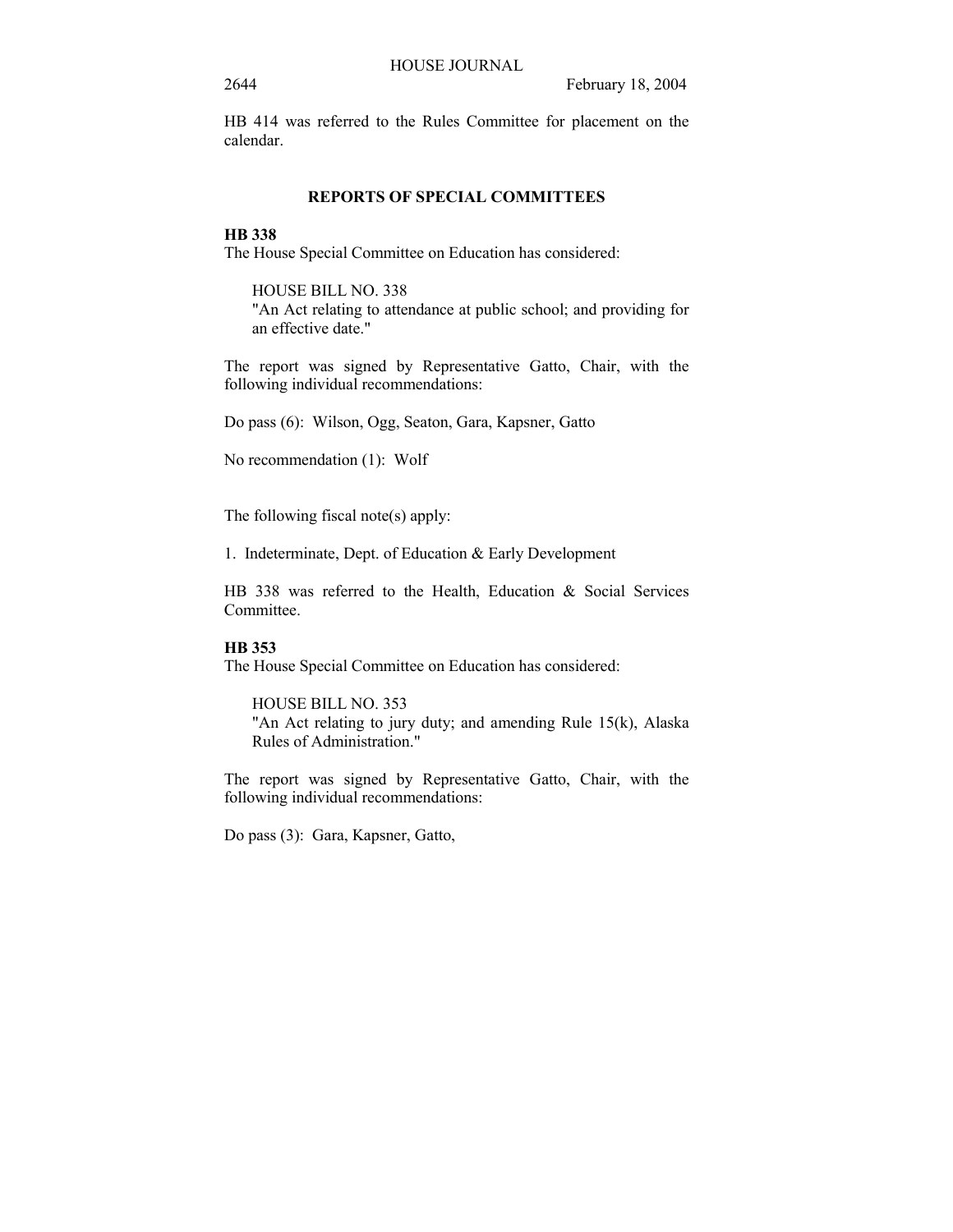No recommendation (2): Ogg, Wolf

Amend (2): Seaton, Wilson

The following fiscal note(s) apply:

1. Zero, Alaska Court System

2. Zero, Dept. of Education & Early Development

HB 353 was referred to the Health, Education & Social Services Committee.

# **HB 390**

The House Special Committee on Education has considered:

HOUSE BILL NO. 390 "An Act relating to the required number of days in a school year."

and recommends it be replaced with:

CS FOR HOUSE BILL NO. 390(EDU) (same title)

The report was signed by Representative Gatto, Chair, with the following individual recommendations:

Do pass (6): Wilson, Ogg, Seaton, Gara, Kapsner, Gatto

No recommendation (1): Wolf

The following fiscal note(s) apply to CSHB 390(EDU):

1. Zero, Dept. of Education & Early Development

HB 390 was referred to the Health, Education & Social Services Committee.

#### **HB 409**

The House Special Committee on Fisheries has considered: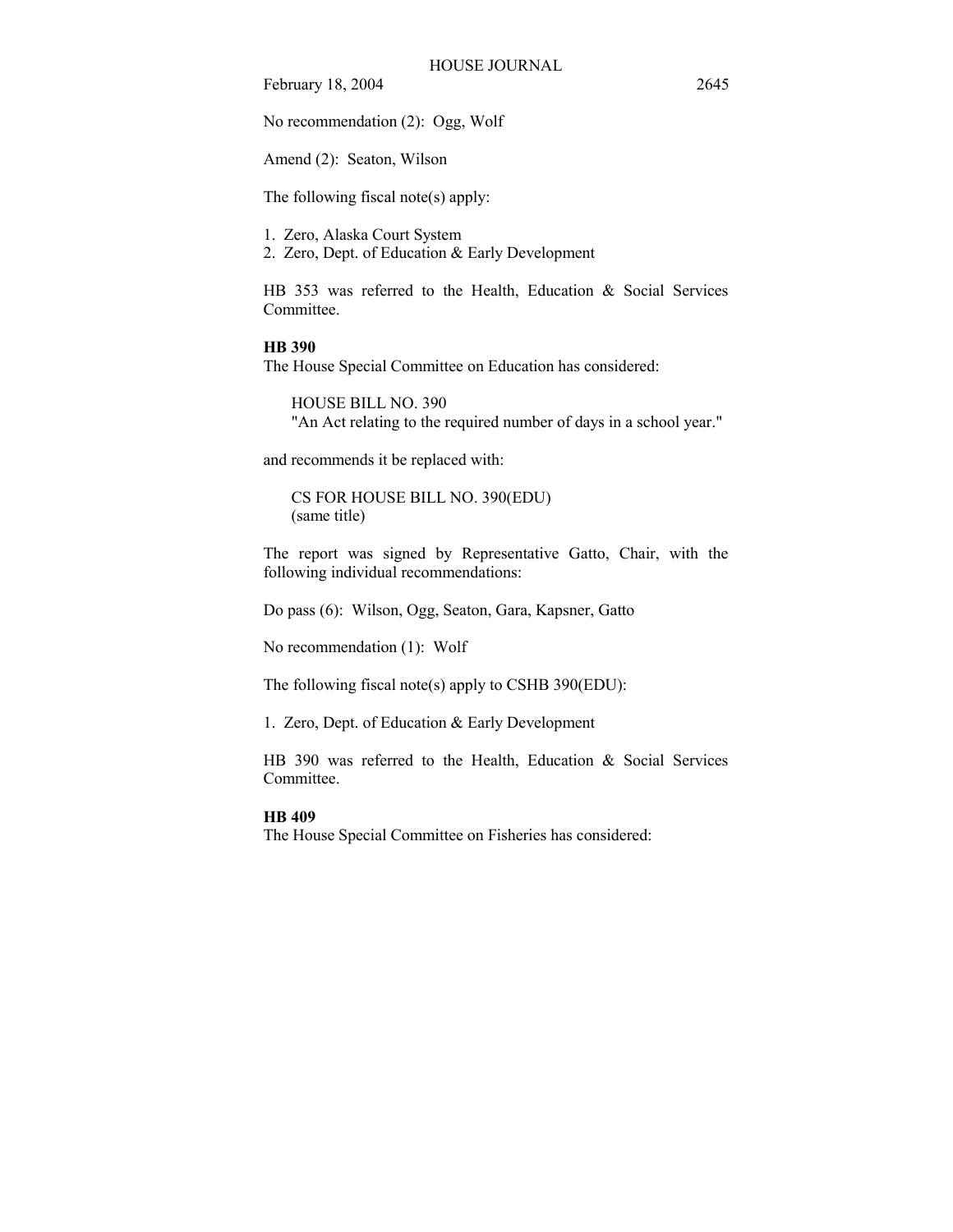HOUSE BILL NO. 409

"An Act relating to the maximum length of salmon seine vessels; and providing for an effective date."

and recommends it be replaced with:

CS FOR HOUSE BILL NO. 409(FSH) (same title)

The report was signed by Representative Seaton, Chair, with the following individual recommendations:

Do pass (3): Wilson, Heinze, Guttenberg

No recommendation (4): Gara, Ogg, Samuels, Seaton

The following fiscal note(s) apply to CSHB 409(FSH):

1. Zero, Dept. of Fish & Game

HB 409 was referred to the Resources Committee.

\*\*The presence of Representative Rokeberg was noted.

# **INTRODUCTION OF CITATIONS**

The following citations were introduced and referred to the Rules Committee for placement on the calendar:

Honoring - Rempel Family, 2003 Farm Family of the Year By Representative Stoltze

In Memoriam - Mary Nicoli By Representative Morgan

In Memoriam - Peter Bryan McDowell By Senator Elton; Representatives Weyhrauch, Kerttula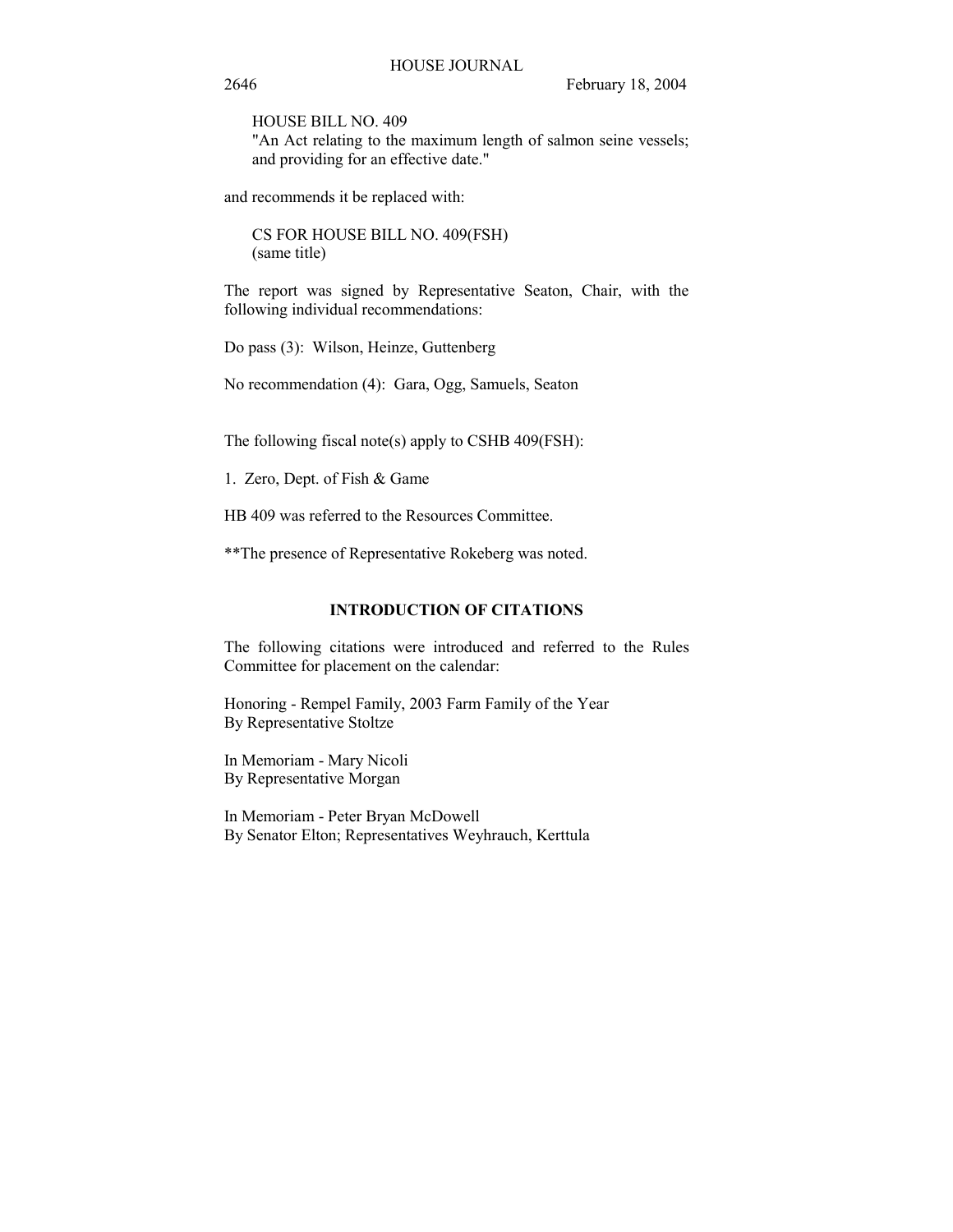# **INTRODUCTION, FIRST READING, AND REFERENCE OF HOUSE BILLS**

### **HB 515**

HOUSE BILL NO. 515 by the House Labor & Commerce Committee, entitled:

"An Act relating to the regulation of municipal water and sewer utilities not in competition with other water and sewer utilities."

was read the first time and referred to the Community & Regional Affairs and Labor & Commerce Committees.

## **CONSIDERATION OF THE DAILY CALENDAR**

# **SECOND READING OF HOUSE BILLS**

# **HB 282**

The following was read the second time:

# HOUSE BILL NO. 282

"An Act relating to contracts between the University of Alaska and its employees involving research or other development of intellectual property and to the authority of the president of the University of Alaska regarding employee contracts for development of intellectual property."

| with the:                  | Journal Page |
|----------------------------|--------------|
| HES RPT 3DP 1NR            | 2373         |
| FN1: ZERO(ADM)             | 2373         |
| FN2: ZERO(UA)              | 2436         |
| <b>L&amp;C RPT 4DP 3NR</b> | 2479         |
| FN1: ZERO(ADM)             | 2480         |
| FN2: ZERO(UA)              | 2480         |
|                            |              |

Representative Coghill moved and asked unanimous consent that HB 282 be considered engrossed, advanced to third reading, and placed on final passage. There being no objection, it was so ordered.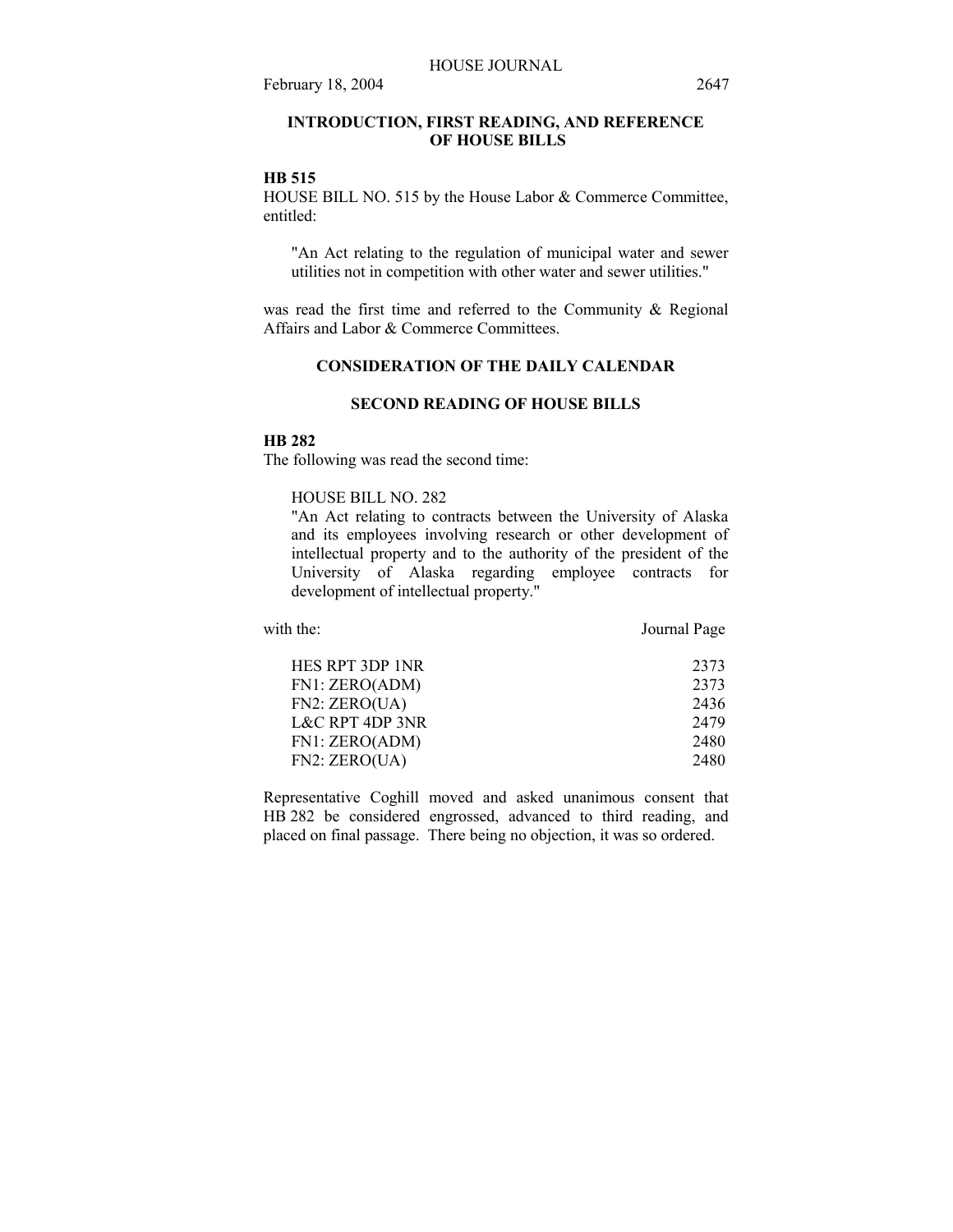HB 282 was read the third time.

The question being: "Shall HB 282 pass the House?" The roll was taken with the following result:

HB 282 Third Reading Final Passage

### **YEAS: 39 NAYS: 0 EXCUSED: 1 ABSENT: 0**

Yeas: Anderson, Berkowitz, Chenault, Cissna, Coghill, Crawford, Croft, Dahlstrom, Fate, Foster, Gara, Gatto, Gruenberg, Guttenberg, Harris, Hawker, Heinze, Holm, Joule, Kapsner, Kerttula, Kookesh, Kott, Lynn, Masek, McGuire, Meyer, Morgan, Moses, Ogg, Rokeberg, Samuels, Seaton, Stepovich, Stoltze, Weyhrauch, Williams, Wilson, Wolf

Excused: Kohring

And so, HB 282 passed the House.

Representative Berkowitz gave notice of reconsideration of the vote on HB 282.

# **HB 340**

The following was read the second time:

HOUSE BILL NO. 340

"An Act relating to damages in an action for a defect in the design, construction, and remodeling of certain dwellings; and providing for an effective date."

| with the:                 | Journal Page |
|---------------------------|--------------|
| L&C RPT $CS(L&C)$ 1DP 4NR | 2390         |
| FN1: ZERO(CED)            | 2390         |
| JUD RPT CS(JUD) 5DP 1NR   | 2563         |
| FN1: ZERO(CED)            | 2564         |

Representative Coghill moved and asked unanimous consent that the following committee substitute be adopted in lieu of the original bill: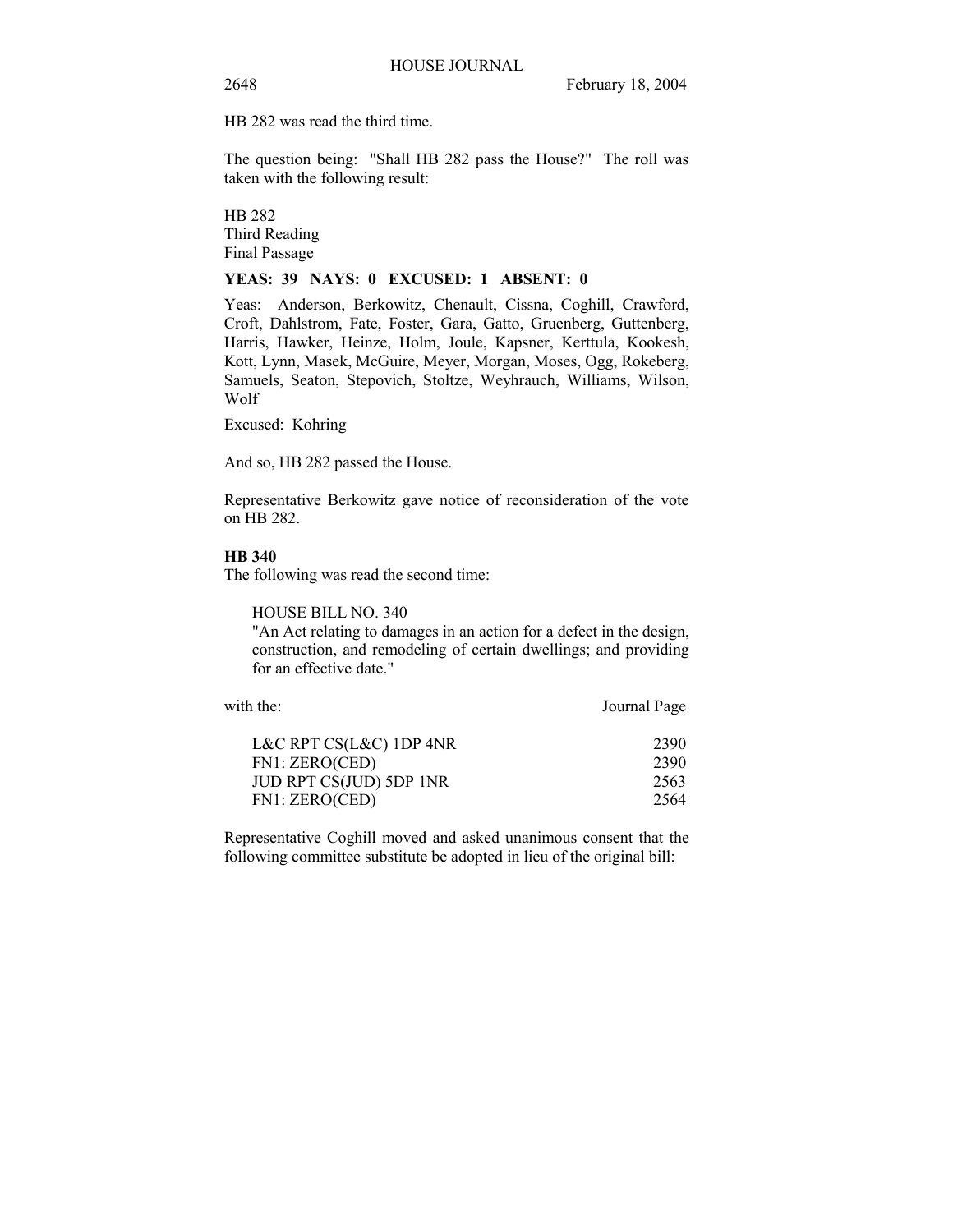CS FOR HOUSE BILL NO. 340(JUD) (same title)

There being no objection, it was so ordered.

Amendment No. 1 was offered by Representatives Gruenberg and Meyer:

Page 3, line 2: Delete "or" Insert ","

Page 3, line 3, following "claim":

Insert ", or any amount the claimant is required to repay under the terms of the homeowner's warranty contract or homeowner's insurance policy"

Representative Gruenberg moved and asked unanimous consent that Amendment No. 1 be adopted.

Objection was heard and withdrawn. There being no further objection, Amendment No. 1 was adopted.

Amendment No. 2 was offered by Representatives Weyhrauch and Meyer:

Page 2, line 27, following "fees": Insert "and costs"

Representative Weyhrauch moved and asked unanimous consent that Amendment No. 2 be adopted. There being no objection, it was so ordered.

Representative Coghill moved and asked unanimous consent that CSHB 340(JUD) am be considered engrossed, advanced to third reading, and placed on final passage.

Representative Berkowitz objected.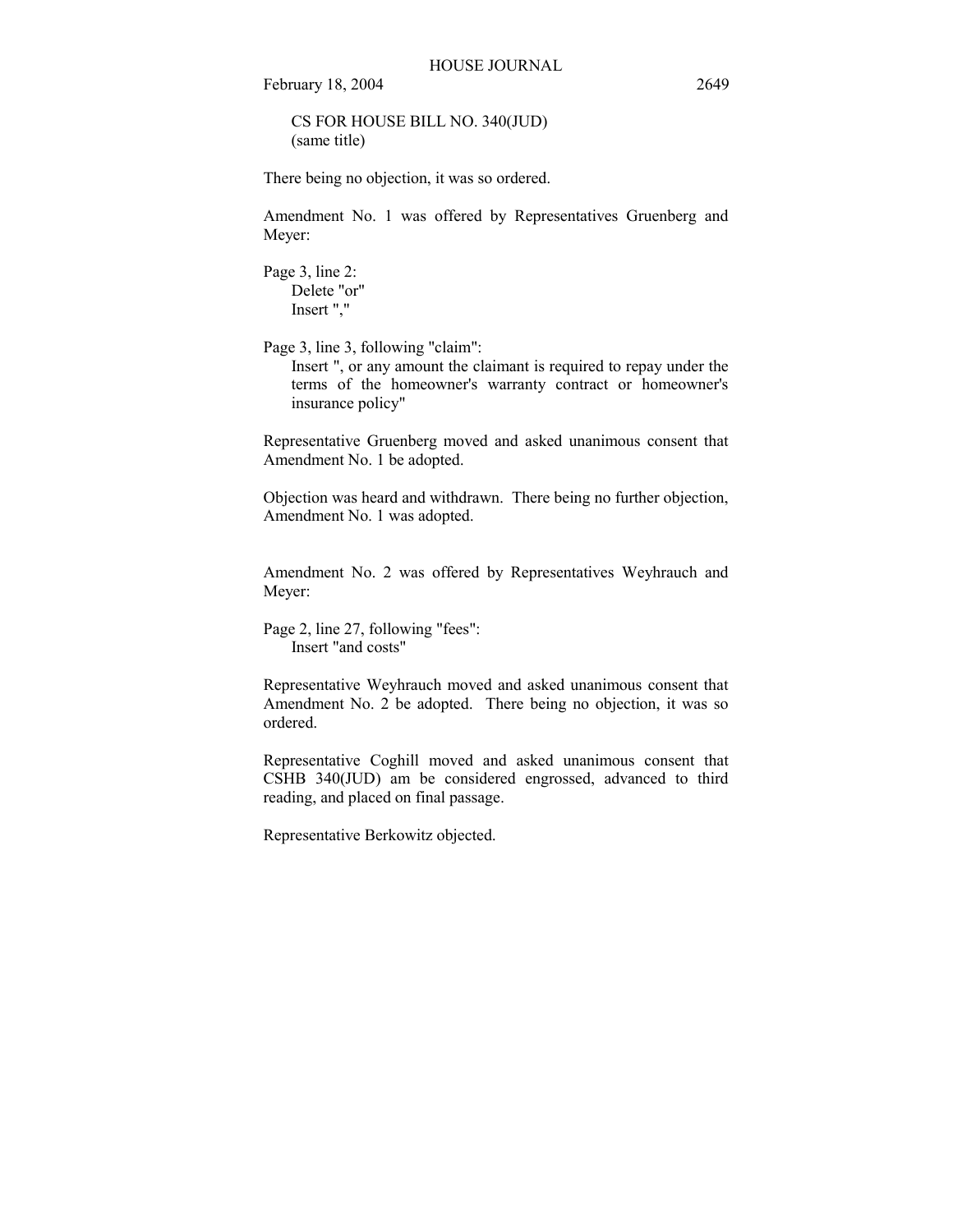CSHB 340(JUD) am will advance to third reading on tomorrow's calendar.

#### **SECOND READING OF SENATE RESOLUTIONS**

# **SCR 21**

The following was read the second time:

SENATE CONCURRENT RESOLUTION NO. 21 Relating to declaring March 2004 as Sobriety Awareness Month.

The question being: "Shall SCR 21 pass the House?" The roll was taken with the following result:

SCR 21 Second Reading Final Passage

## **YEAS: 38 NAYS: 0 EXCUSED: 1 ABSENT: 1**

Yeas: Anderson, Berkowitz, Chenault, Cissna, Coghill, Crawford, Croft, Dahlstrom, Fate, Foster, Gara, Gatto, Gruenberg, Guttenberg, Harris, Hawker, Heinze, Holm, Joule, Kapsner, Kerttula, Kookesh, Kott, Lynn, Masek, McGuire, Meyer, Morgan, Ogg, Rokeberg, Samuels, Seaton, Stepovich, Stoltze, Weyhrauch, Williams, Wilson, Wolf

Excused: Kohring

Absent: Moses

And so, SCR 21 passed the House, was signed by the Speaker and Chief Clerk and returned to the Senate.

## **LEGISLATIVE CITATIONS**

Representative Coghill moved and asked unanimous consent that the House approve the citations on the calendar. There being no objection, the following citations were approved and sent to enrolling: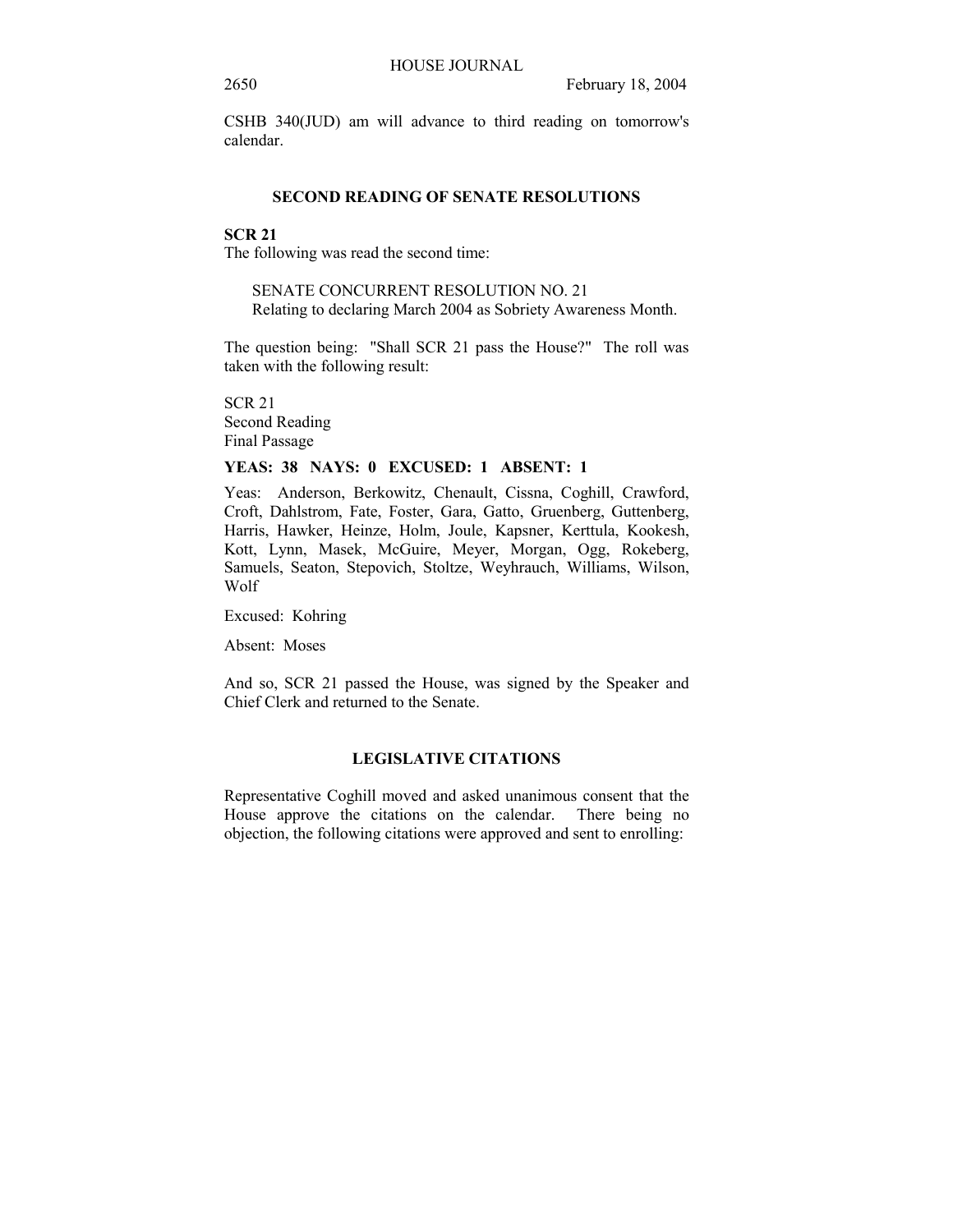Honoring - Aware Women of Distinction 2004, Beth Belflower, Mildred Boesser, Laury Roberts Scandling, and Vicki Soboleff By Representatives Weyhrauch, Kerttula, Kott, Anderson, Berkowitz, Chenault, Cissna, Coghill, Crawford, Croft, Dahlstrom, Gara, Gatto, Gruenberg, Guttenberg, Harris, Hawker, Holm, Kapsner, Kohring, Kookesh, Masek, McGuire, Meyer, Morgan, Ogg, Rokeberg, Samuels, Seaton, Stepovich, Williams, Wilson, Wolf; Senator Elton

Honoring - Edward Lee Gorsuch

By Senator Davis; Representatives Kott, Anderson, Berkowitz, Chenault, Cissna, Coghill, Crawford, Croft, Dahlstrom, Gara, Gatto, Gruenberg, Guttenberg, Harris, Hawker, Holm, Kapsner, Kerttula, Kohring, Kookesh, Masek, McGuire, Meyer, Morgan, Ogg, Rokeberg, Samuels, Seaton, Stepovich, Weyhrauch, Williams, Wilson, Wolf

#### **UNFINISHED BUSINESS**

Representative Coghill moved and asked unanimous consent that the following members be excused from a call of the House. There being no objection, the members were excused as noted:

Representative Crawford - from 7:30 p.m., February 20 to 7:00 p.m., February 22, 2004

Representative Samuels - from evening plane time, February 20 to morning plane time, February 23, 2004

Representative Seaton - from noon, February 20 to 11:30 p.m., February 24, 2004

Representative Chenault - from 6:00 p.m., February 19 to 9:30 p.m., plane time, February 22, 2004; and from evening plane time, February 24 to evening plane time, March 2, 2004

Representative Kookesh - from 8:00 a.m., February 25 to 5:00 p.m., February 26, 2004; and from 8:00 a.m., March 9 to 5:00 p.m., March 11, 2004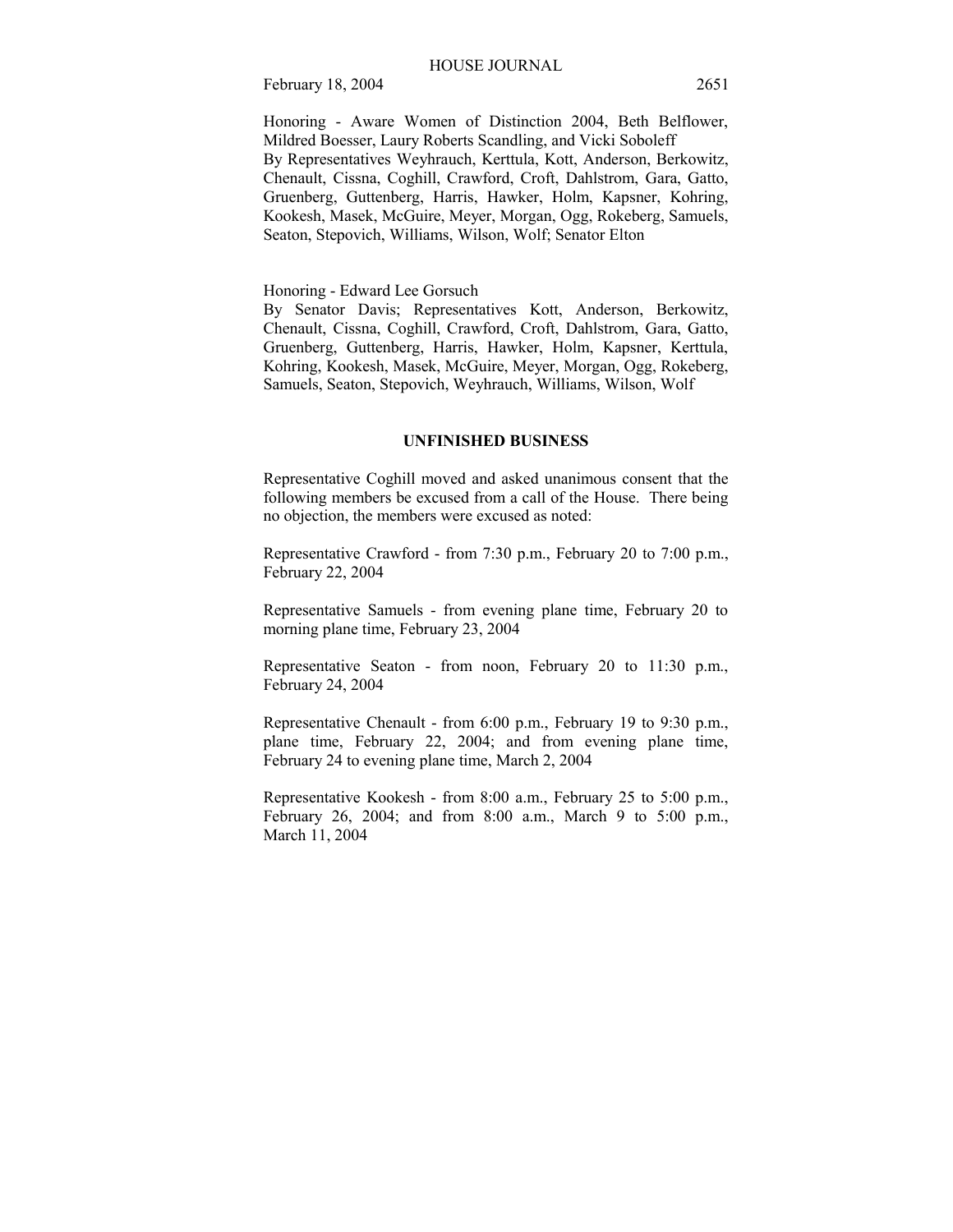# **HB 338**

The Speaker added a Finance Committee referral to follow the Health, Education & Social Services Committee referral for the following:

HOUSE BILL NO. 338

"An Act relating to attendance at public school; and providing for an effective date."

HB 338 is in the Health, Education & Social Services Committee.

# **HB 394**

The Speaker added a Finance Committee referral to follow the Health, Education & Social Services Committee referral for the following:

HOUSE BILL NO. 394 "An Act extending the Alaska Commission on Aging."

HB 394 is in the Health, Education & Social Services Committee.

# **HCR 32**

Representative Crawford added his name as cosponsor to:

HOUSE CONCURRENT RESOLUTION NO. 32 Relating to information infrastructure and establishing the Alaska Information Infrastructure Policy Task Force.

# **HJR 35**

Representative Guttenberg added his name as cosponsor to:

HOUSE JOINT RESOLUTION NO. 35 Relating to mad cow disease and country-of-origin labeling for meat products.

#### **HJR 40**

Representative Crawford added his name as cosponsor to:

HOUSE JOINT RESOLUTION NO. 40

Relating to a commitment that any bill replacing an initiative that was certified to be placed on the ballot not be amended for at least two years after enactment; and to a commitment to refrain from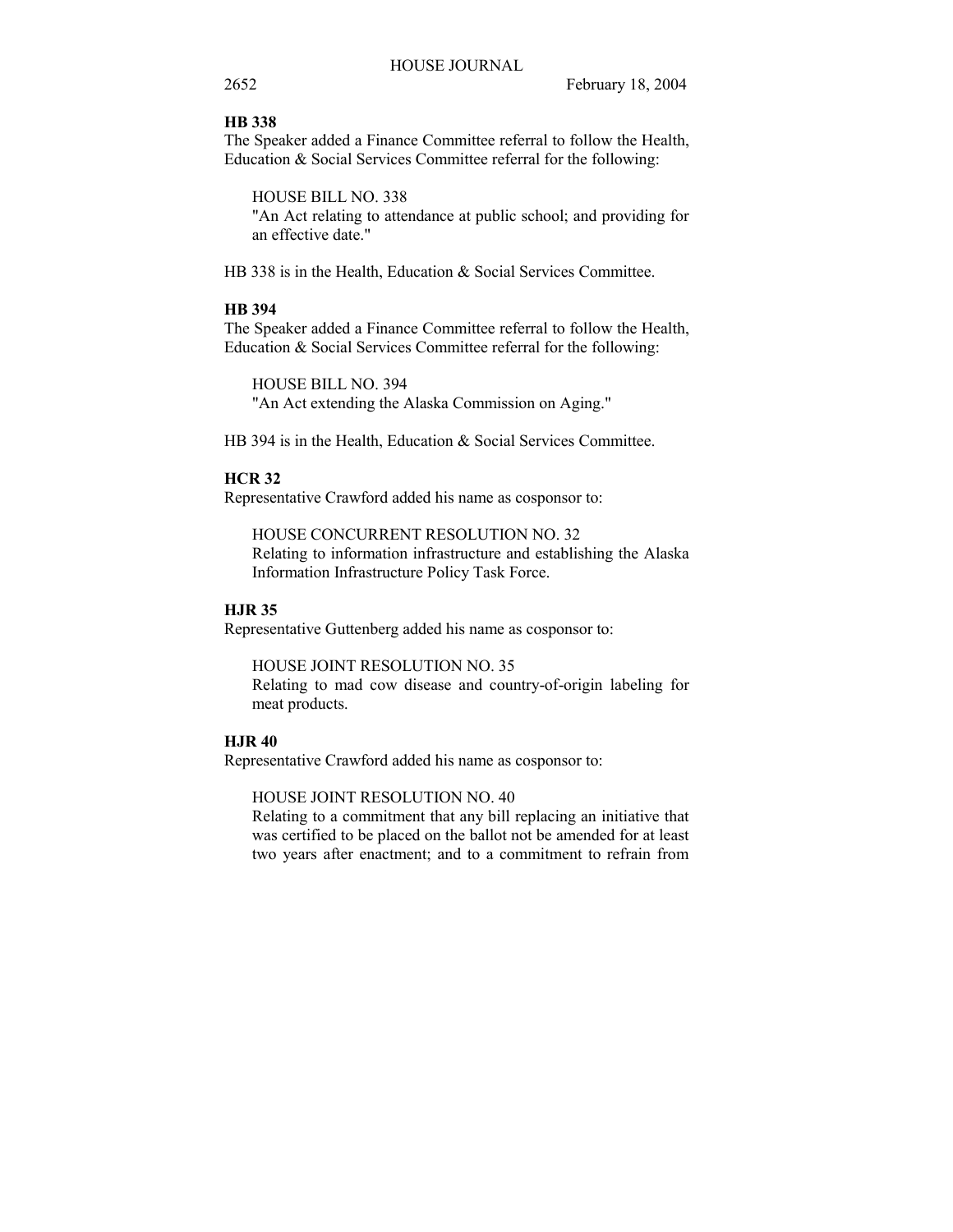passing a bill that would void an initiative to allow direct elections to fill vacancies in the office of United States Senator.

# **HJR 41**

Representative Crawford added his name as cosponsor to:

#### HOUSE JOINT RESOLUTION NO. 41

Relating to support for the Federal Land Recreational Visitor Protection Act.

#### **HJR 42**

Representatives Croft, Wolf, and Harris added their names as cosponsors to:

# HOUSE JOINT RESOLUTION NO. 42

Requesting Exxon Mobil Corporation to pay claimants for courtordered damages resulting from the Exxon Valdez oil spill.

# **HB 91**

Representatives Meyer and Stepovich added their names as cosponsors to:

#### HOUSE BILL NO. 91

"An Act relating to a cost-of-living allowance and medical benefits for retired peace officers after 20 years of credited service."

# **HB 213**

Representative Crawford added his name as cosponsor to:

#### HOUSE BILL NO. 213

"An Act relating to a provisional driver's license and to issuance of a driver's license; and providing for an effective date."

# **HB 282**

Representatives Stepovich, Harris, Heinze, Lynn, and Cissna added their names as cosponsors to: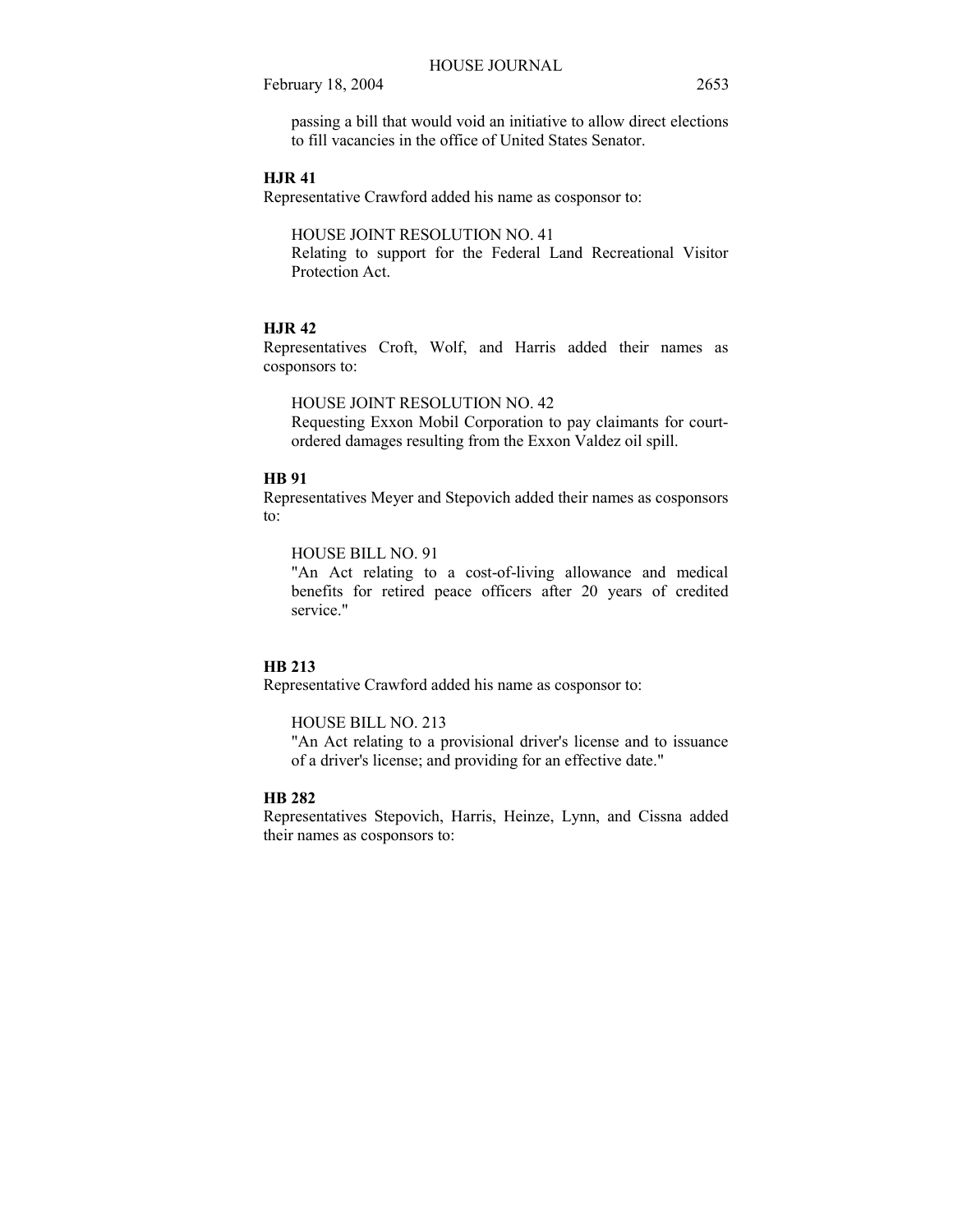# HOUSE BILL NO. 282

"An Act relating to contracts between the University of Alaska and its employees involving research or other development of intellectual property and to the authority of the president of the University of Alaska regarding employee contracts for development of intellectual property."

#### **HB 294**

Representative Meyer added his name as cosponsor to:

# HOUSE BILL NO. 294

"An Act relating to murder and assault of unborn children."

# **HB 337**

Representatives Foster and Hawker added their names as cosponsors to:

HOUSE BILL NO. 337

"An Act relating to anatomical donor registries, to an anatomical gift awareness fund, to an anatomical gift awareness program, and to motor vehicle licenses and registrations."

# **HB 340**

Representative Lynn added his name as cosponsor to:

CS FOR HOUSE BILL NO. 340(JUD) am

"An Act relating to damages in an action for a defect in the design, construction, and remodeling of certain dwellings; and providing for an effective date."

# **HB 493**

Representatives Gatto and Wilson added their names as cosponsors to:

HOUSE BILL NO. 493

"An Act relating to adoption and revision of a long-term fiscal plan for the State of Alaska."

# **SCR 21**

Representatives Dahlstrom, Lynn, and Guttenberg added their names as cross sponsors to: